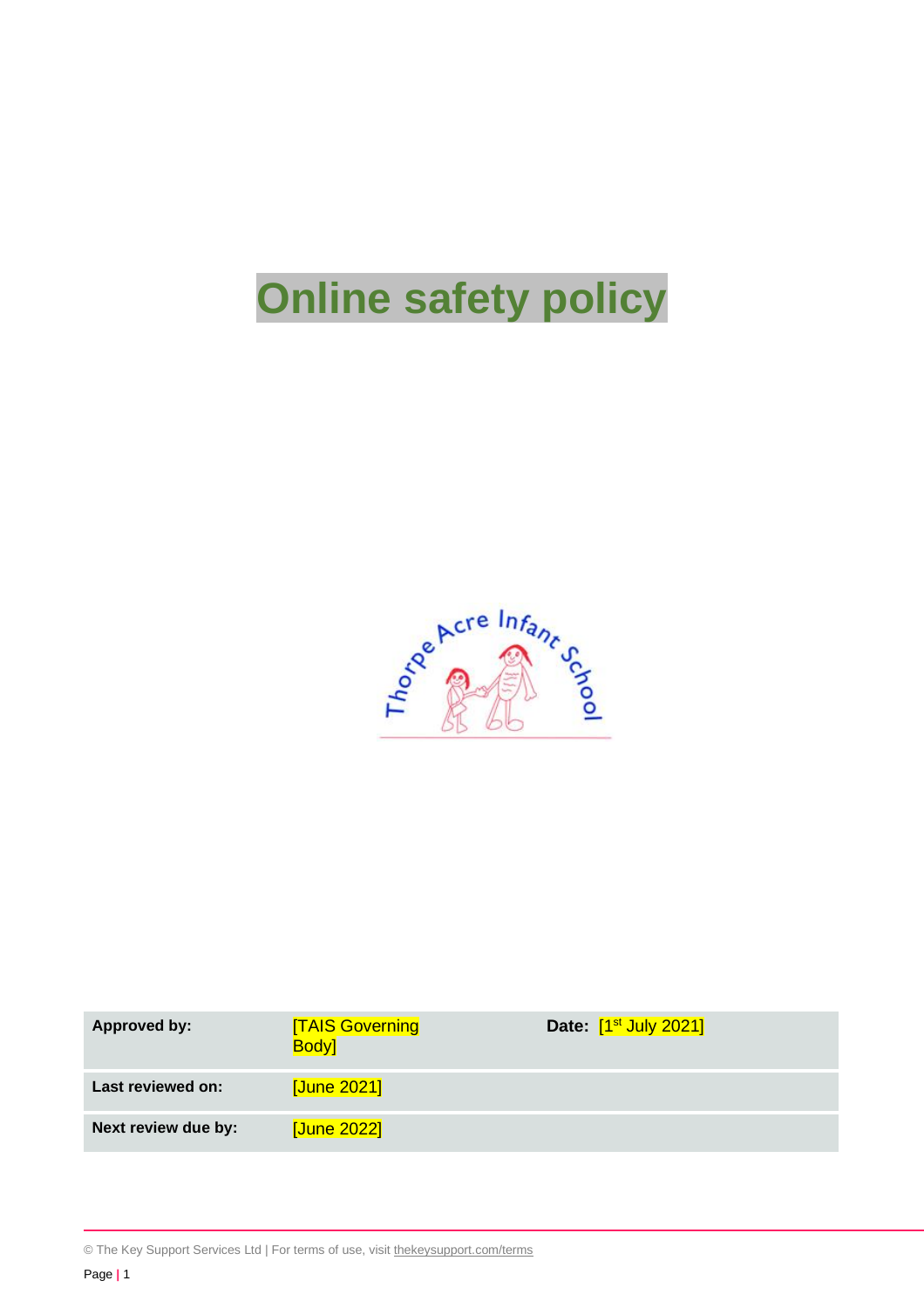## **Contents**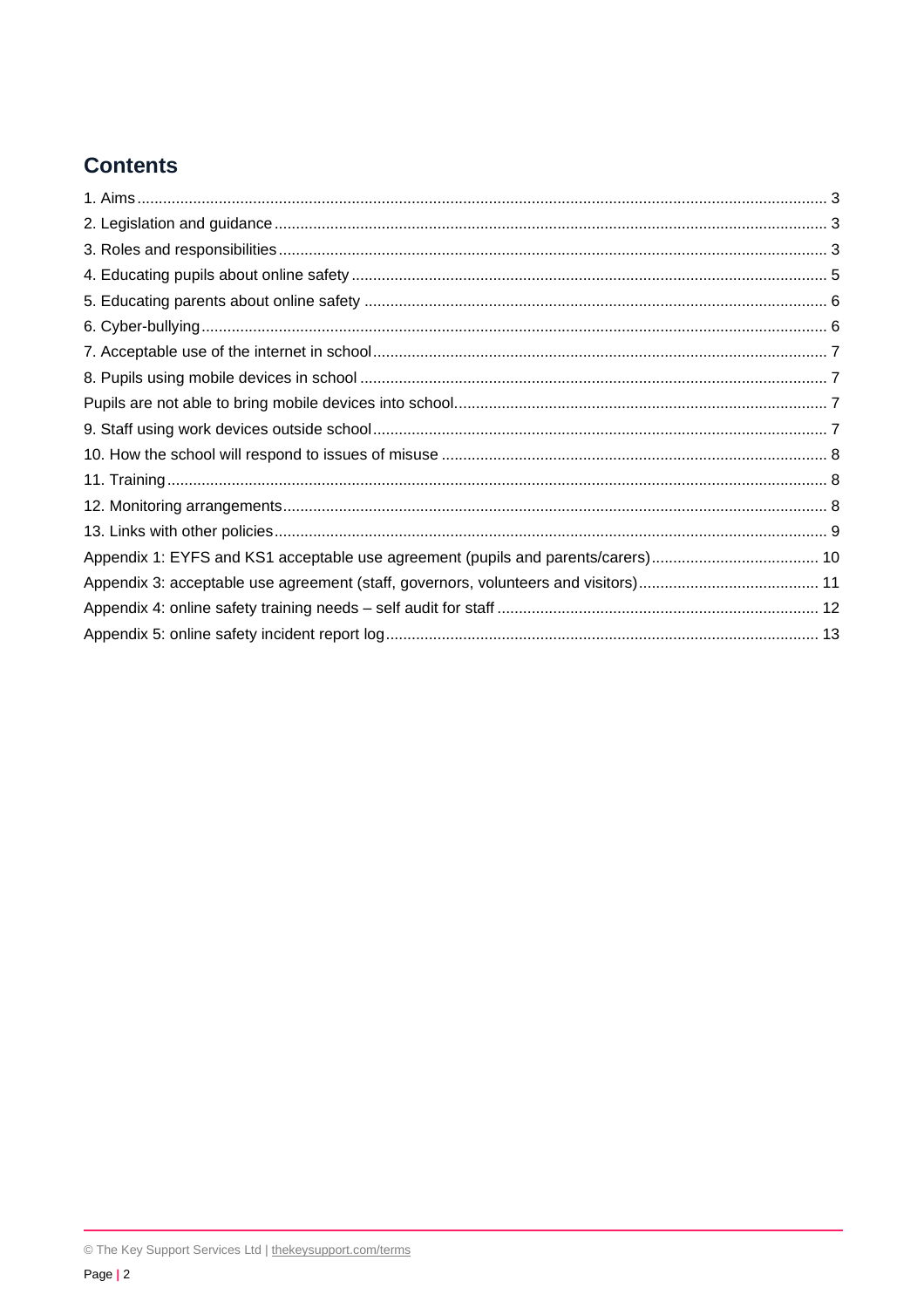## <span id="page-2-0"></span>**1. Aims**

Our school aims to:

- Have robust processes in place to ensure the online safety of pupils, staff, volunteers and governors;
- Deliver an effective approach to online safety, which empowers us to protect and educate the whole school community in its use of technology;
- Establish clear mechanisms to identify, intervene and escalate an incident, where appropriate

## <span id="page-2-1"></span>**2. Legislation and guidance**

This policy is based on the Department for Education's (DfE) statutory safeguarding guidance, Keeping [Children Safe in Education,](https://www.gov.uk/government/publications/keeping-children-safe-in-education--2) and its advice for schools on:

- > [Teaching online safety in schools](https://www.gov.uk/government/publications/teaching-online-safety-in-schools)
- > [Preventing and tackling bullying](https://www.gov.uk/government/publications/preventing-and-tackling-bullying) and [cyber-bullying: advice for headteachers and school staff](https://www.gov.uk/government/publications/preventing-and-tackling-bullying)
- > [Searching, screening and confiscation](https://www.gov.uk/government/publications/searching-screening-and-confiscation)

It also refers to the DfE's guidance on [protecting children from radicalisation.](https://www.gov.uk/government/publications/protecting-children-from-radicalisation-the-prevent-duty)

It reflects existing legislation, including but not limited to the [Education Act 1996](https://www.legislation.gov.uk/ukpga/1996/56/contents) (as amended), the [Education](https://www.legislation.gov.uk/ukpga/2006/40/contents)  [and Inspections Act 2006](https://www.legislation.gov.uk/ukpga/2006/40/contents) and the [Equality Act 2010.](https://www.legislation.gov.uk/ukpga/2010/15/contents) In addition, it reflects the [Education Act 2011,](http://www.legislation.gov.uk/ukpga/2011/21/contents/enacted) which has given teachers stronger powers to tackle cyber-bullying by, if necessary, searching for and deleting inappropriate images or files on pupils' electronic devices where they believe there is a 'good reason' to do so.

**The policy also takes into account the National Curriculum computing programmes of study.**

## <span id="page-2-2"></span>**3. Roles and responsibilities**

### **3.1 The governing board**

The governing board has overall responsibility for monitoring this policy and holding the headteacher to account for its implementation.

The governing board will co-ordinate regular meetings with appropriate staff to discuss online safety, and monitor online safety logs as provided by the designated safeguarding lead (DSL).

The governor who oversees online safety is:

#### All governors will:

- Ensure that they have read and understand this policy;
- Agree and adhere to the terms on acceptable use of the school's ICT systems and the internet (appendix 3)

### **3.2 The headteacher**

The headteacher is responsible for ensuring that staff understand this policy, and that it is being implemented consistently throughout the school.

<sup>©</sup> The Key Support Services Ltd | [thekeysupport.com/terms](https://thekeysupport.com/terms-of-use)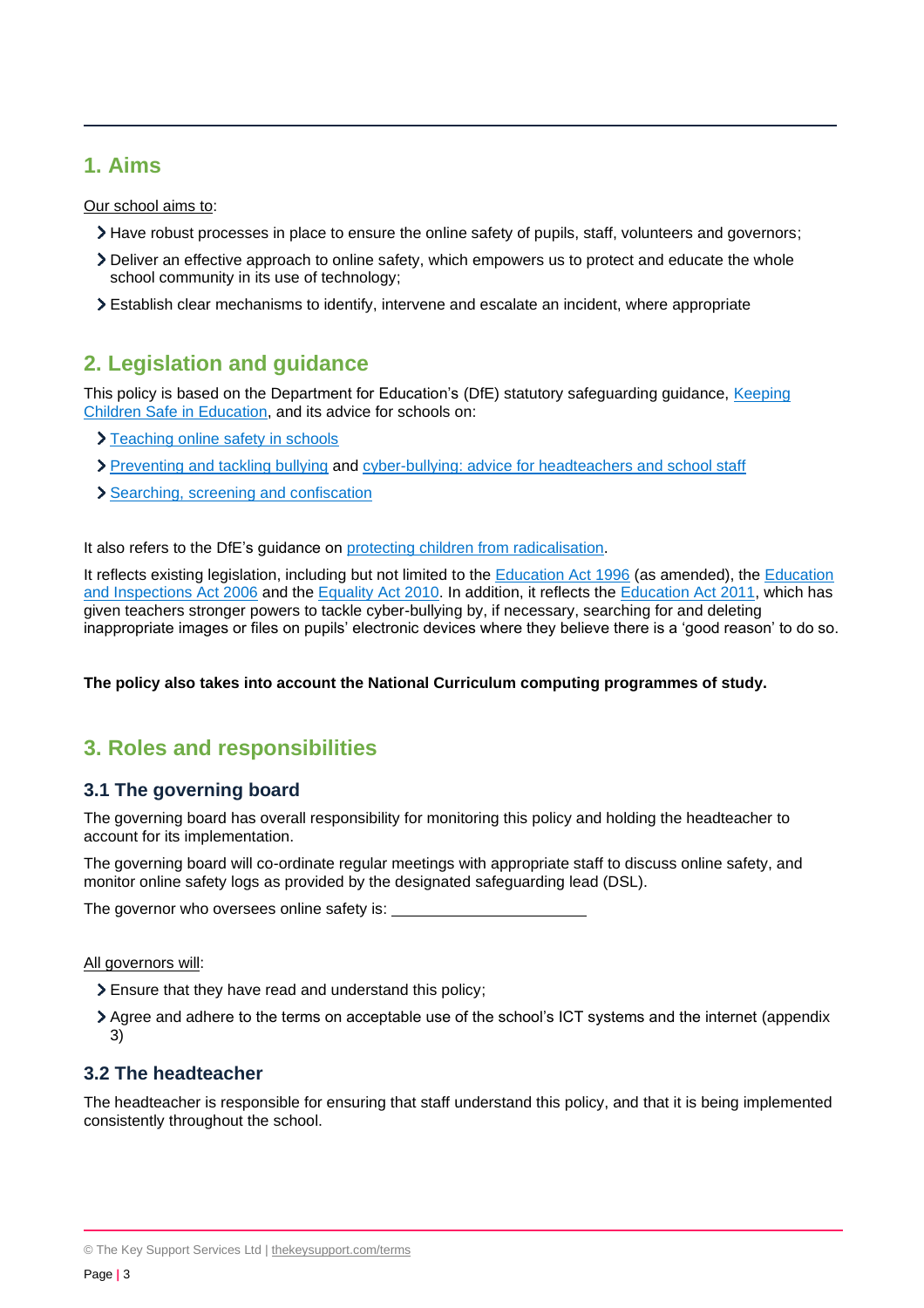## **3.3 The Designated Safeguarding Lead**

Details of the school's DSL (and deputies) are set out in our child protection and safeguarding policy as well as relevant job descriptions.

The DSL takes lead responsibility for online safety in school, in particular:

- Supporting the headteacher in ensuring that staff understand this policy and that it is being implemented consistently throughout the school;
- Working with the headteacher, ICT manager and other staff, as necessary, to address any online safety issues or incidents;
- Ensuring that any online safety incidents are logged (see appendix 5) and dealt with appropriately in line with this policy;
- Ensuring that any incidents of cyber-bullying are logged and dealt with appropriately in line with the school behaviour policy;
- Updating and delivering staff training on online safety (appendix 4 contains a self-audit for staff on online safety training needs);
- Liaising with other agencies and/or external services if necessary;
- Providing regular reports on online safety in school to the headteacher and/or governing board;

#### **3.4 The ICT Lead/ technical support**

…is responsible for:

- Putting in place appropriate filtering and monitoring systems, which are updated on a regular basis and keep pupils safe from potentially harmful and inappropriate content and contact online while at school, including terrorist and extremist material;
- Ensuring that the school's ICT systems are secure and protected against viruses and malware, and that such safety mechanisms are updated regularly;
- Conducting a full security check and monitoring the school's ICT systems on a weekly basis;
- Blocking access to potentially dangerous sites and, where possible, preventing the downloading of potentially dangerous files;
- Ensuring that any online safety incidents are logged (see appendix 5) and dealt with appropriately in line with this policy;
- Ensuring that any incidents of cyber-bullying are dealt with appropriately in line with the school behaviour policy.

#### **3.5 All staff and volunteers**

All staff, including contractors and agency staff, and volunteers are responsible for:

- Maintaining an understanding of this policy;
- Implementing this policy consistently;
- Agreeing and adhering to the terms on acceptable use of the school's ICT systems and the internet (appendix 3), and ensuring that pupils follow the school's terms on acceptable use (appendices 1 and 2);
- Working with the DSL to ensure that any online safety incidents are logged (see appendix 5) and dealt with appropriately in line with this policy;
- Ensuring that any incidents of cyber-bullying are dealt with appropriately in line with the school behaviour policy

© The Key Support Services Ltd | [thekeysupport.com/terms](https://thekeysupport.com/terms-of-use)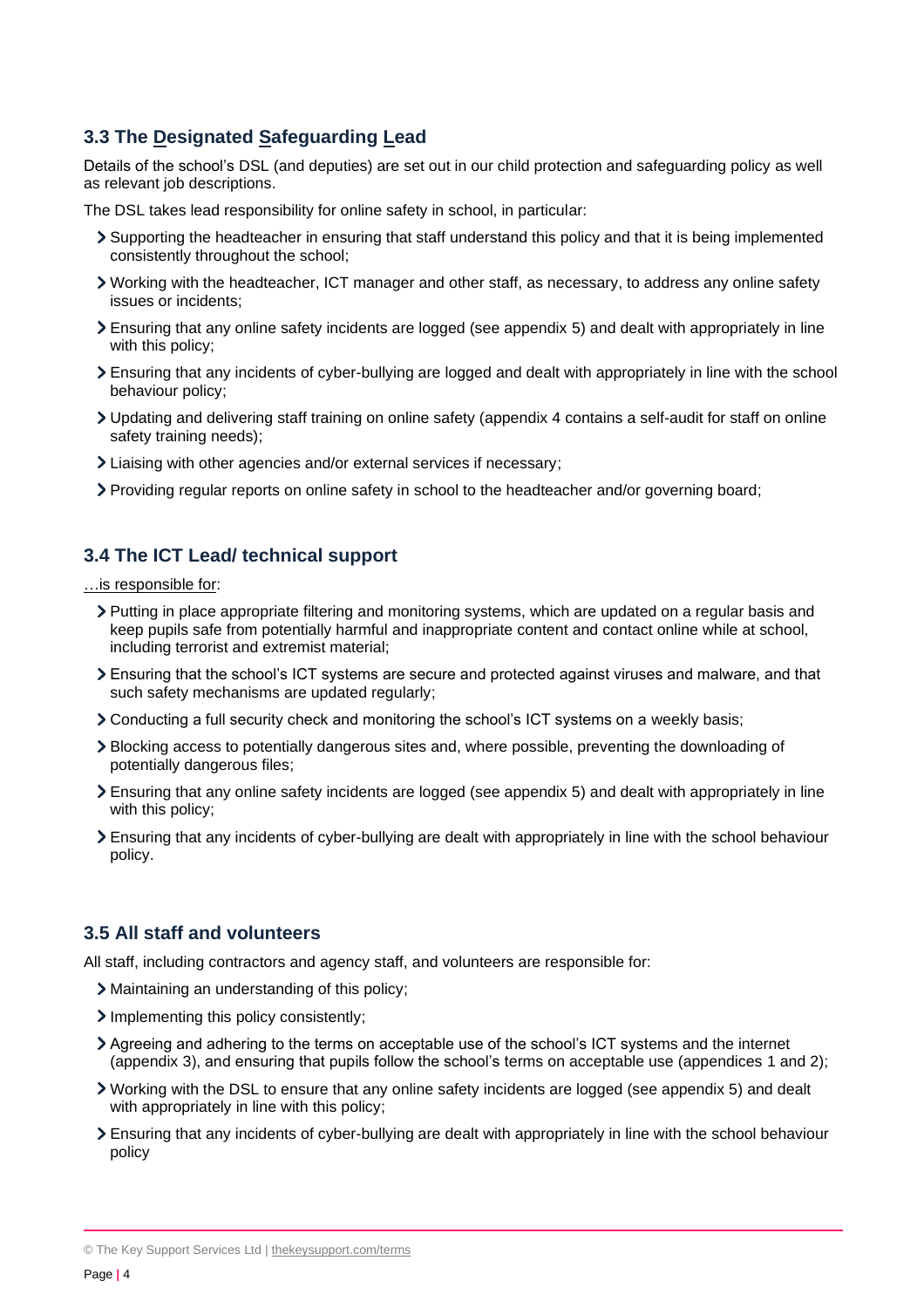#### **3.6 Parents**

Parents are expected to:

- Notify a member of staff or the headteacher of any concerns or queries regarding this policy;
- Ensure their child has read, understood and agreed to the terms on acceptable use of the school's ICT systems and internet (appendices 1 and 2)

Parents can seek further guidance on keeping children safe online from the following organisations and websites:

- What are the issues? [UK Safer Internet Centre](https://www.saferinternet.org.uk/advice-centre/parents-and-carers/what-are-issues)
- > Hot topics [Childnet International](http://www.childnet.com/parents-and-carers/hot-topics)
- Parent factsheet [Childnet International](https://www.childnet.com/resources/parents-and-carers-resource-sheet)
- > Healthy relationships [Disrespect Nobody](https://www.disrespectnobody.co.uk/)

#### **3.7 Visitors and members of the community**

Visitors and members of the community who use the school's ICT systems or internet will be made aware of this policy, when relevant, and expected to read and follow it. If appropriate, they will be expected to agree to the terms on acceptable use (appendix 3).

## <span id="page-4-0"></span>**4. Educating pupils about online safety**

Pupils will be taught about online safety as part of the curriculum:

The introduction of the new relationships and sex education (RSE) curriculum was compulsory from

September 2020 – you could start to deliver it from the start of summer term 2021;

the DfE suggests taking a phased approach if needed, for example prioritising curriculum content on mental health and wellbeing

Under the new requirement, **all** schools will have to teach:

[Relationships education and health education](https://schoolleaders.thekeysupport.com/uid/8b76f587-7bf6-4994-abf0-43850c6e8d73/) in primary schools

In **Key Stage 1**, pupils will be taught to:

- Use technology safely and respectfully, keeping personal information private
- Identify where to go for help and support when they have concerns about content or contact on the internet or other online technologies

This new requirement includes aspects about online safety – expectations:

*By the end of primary school, pupils will know:*

- *That people sometimes behave differently online, including by pretending to be someone they are not*
- *That the same principles apply to online relationships as to face-to-face relationships, including the importance of respect for others online including when we are anonymous*
- *The rules and principles for keeping safe online, how to recognise risks, harmful content and contact, and how to report them*
- *How to critically consider their online friendships and sources of information including awareness of the risks associated with people they have never met*
- *How information and data is shared and used online*

<sup>©</sup> The Key Support Services Ltd | [thekeysupport.com/terms](https://thekeysupport.com/terms-of-use)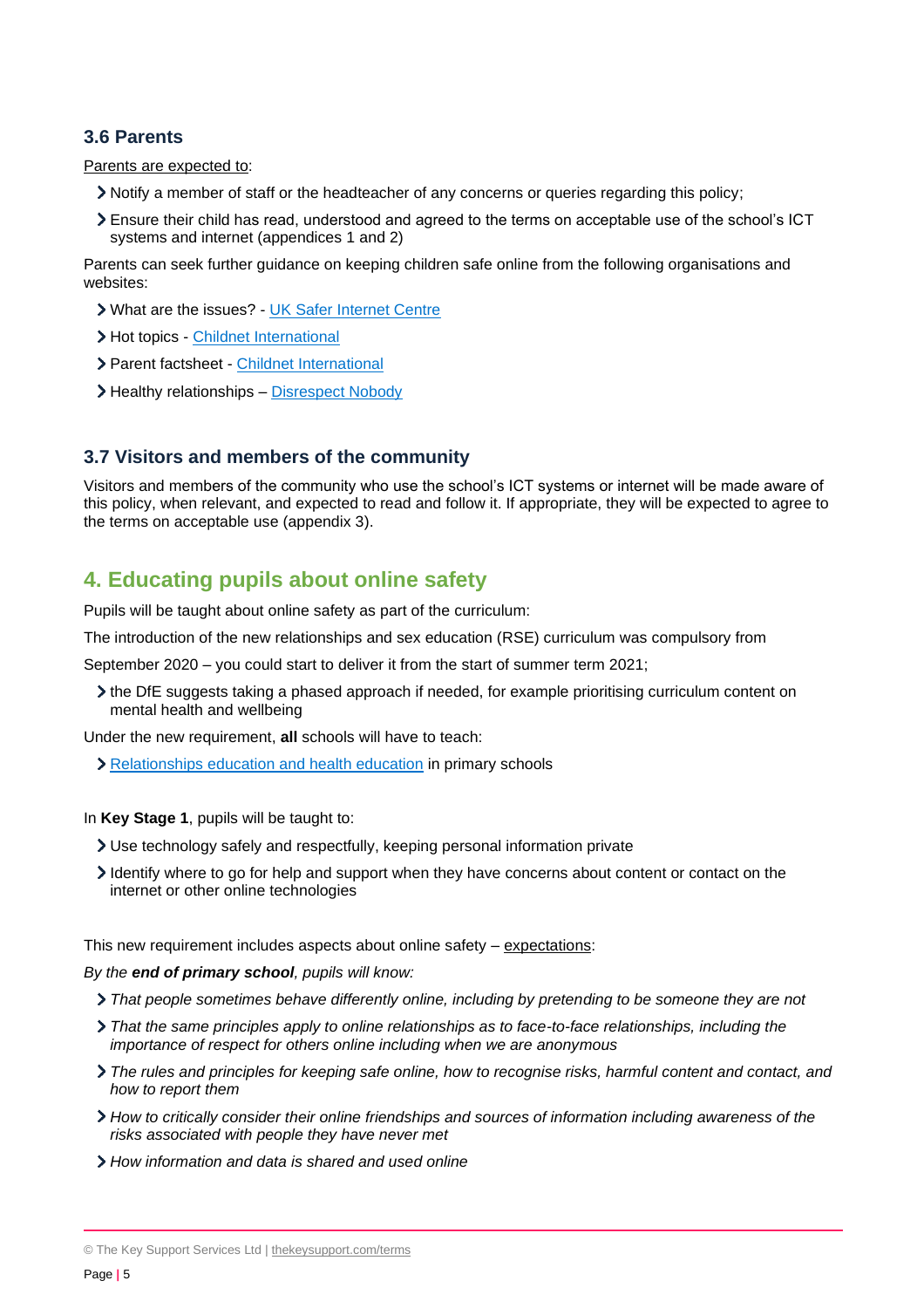*How to respond safely and appropriately to adults they may encounter (in all contexts, including online) whom they do not know*

The safe use of social media and the internet will also be covered in other subjects where relevant.

## <span id="page-5-0"></span>**5. Educating parents about online safety**

The school will raise parents' awareness of internet safety in letters or other communications home, and in information via our website]. This policy will also be shared with parents.

Online safety will also be covered during parents' evenings.

If parents have any queries or concerns in relation to online safety, these should be raised in the first instance with the headteacher and/or the DSL.

Concerns or queries about this policy can be raised with any member of staff or the headteacher.

## <span id="page-5-1"></span>**6. Cyber-bullying**

#### **6.1 Definition**

Cyber-bullying takes place online, such as through social networking sites, messaging apps or gaming sites. Like other forms of bullying, it is the repetitive, intentional harming of one person or group by another person or group, where the relationship involves an imbalance of power. (See also the school behaviour policy.)

#### **6.2 Preventing and addressing cyber-bullying**

To help prevent cyber-bullying, we will ensure that pupils understand what it is and what to do if they become aware of it happening to them or others. We will ensure that pupils know how they can report any incidents and are encouraged to do so, including where they are a witness rather than the victim.

The school will discuss, as appropriate, cyber-bullying with pupils, explaining the reasons why it occurs and the forms it may take.

Teaching staff are also encouraged to find opportunities to use aspects of the curriculum to cover cyberbullying. This includes personal, social, health and economic (PSHE) education, and other subjects where appropriate.

All staff, governors and volunteers (where appropriate) receive training on cyber-bullying, its impact and ways to support pupils, as part of safeguarding training (see section 11 for more detail).

The school also sends information/leaflets on cyber-bullying to parents so that they are aware of the signs, how to report it and how they can support children who may be affected.

In relation to a specific incident of cyber-bullying, the school will follow the processes set out in the school behaviour policy. Where inappropriate or harmful material may have been spread among pupils, the school will use all reasonable endeavours to ensure the incident is contained.

The DSL will consider whether the incident should be reported to the police depending upon the material it involves and will work with external services if it is deemed necessary to do so.

#### **6.3 Examining electronic devices**

School staff have the specific power under the Education and Inspections Act 2006 (which has been increased by the Education Act 2011) to search for and, if necessary, delete inappropriate images or files on pupils' electronic devices, including mobile phones, iPads and other tablet devices, where they believe there is a 'good reason' to do so.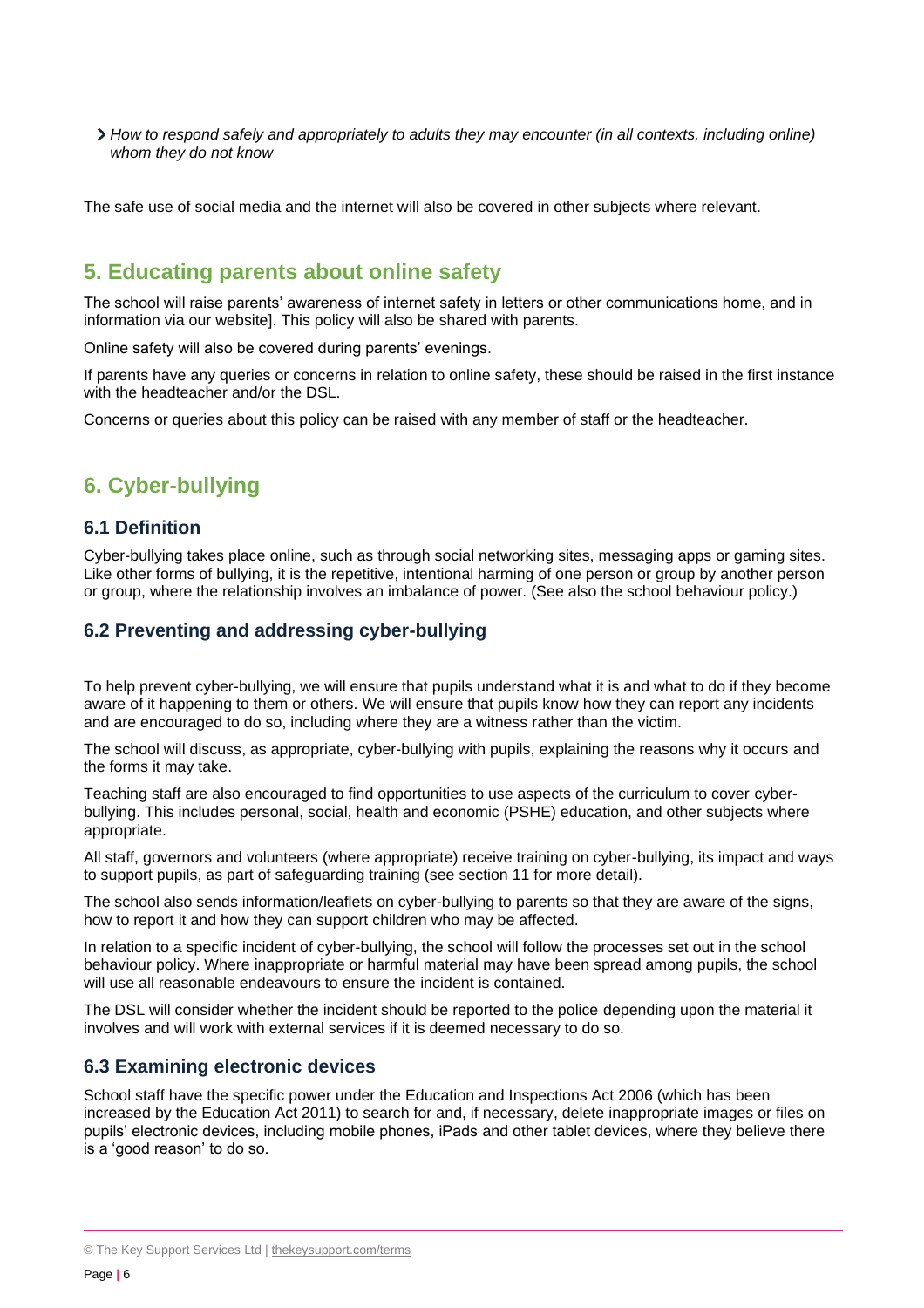When deciding whether there is a good reason to examine or erase data or files on an electronic device, staff must reasonably suspect that the data or file in question has been, or could be, used to:

- Cause harm, and/or
- Disrupt teaching, and/or
- > Break any of the school rules

If inappropriate material is found on the device, it is up to the staff member in conjunction with the DSL or other member of the senior leadership team to decide whether they should:

- > Delete that material, or
- Retain it as evidence (of a criminal offence or a breach of school discipline), and/or
- Report it to the police

Any searching of pupils will be carried out in line with the DfE's latest guidance on [screening, searching and](https://www.gov.uk/government/publications/searching-screening-and-confiscation)  [confiscation](https://www.gov.uk/government/publications/searching-screening-and-confiscation) and the school's COVID-19 risk assessment.

Any complaints about searching for or deleting inappropriate images or files on pupils' electronic devices will be dealt with through the school complaints procedure.

## <span id="page-6-0"></span>**7. Acceptable use of the internet in school**

All pupils, parents, staff, volunteers and governors are expected to sign an agreement regarding the acceptable use of the school's ICT systems and the internet (appendices 1-3). Visitors will be expected to read and agree to the school's terms on acceptable use if relevant.

Use of the school's internet must be for educational purposes only, or for the purpose of fulfilling the duties of an individual's role.

We will monitor the websites visited by pupils, staff, volunteers, governors and visitors (where relevant) to ensure they comply with the above.

More information is set out in the acceptable use agreements in appendices 1, 2 and 3.

## <span id="page-6-1"></span>**8. Pupils using mobile devices in school**

<span id="page-6-2"></span>In relation to TAIS (EYFS) Policy for the use of Cameras and Mobile Phones, APPENDIX 3 of school's updated Child Protection Policy outlines the protocol for the use of personal mobile phones and cameras in the school.

<span id="page-6-3"></span>Pupils are not able to bring mobile devices into school.

## **9. Staff using work devices outside school**

See the [addendum to our mobile phone policy](https://schoolleaders.thekeysupport.com/uid/ce74688c-fb8e-4476-8668-16aa7afb5dad/) for what you could cover.

All staff members will take appropriate steps to ensure their devices remain secure. This includes, but is not limited to:

- Keeping the device password-protected strong passwords are at least 8 characters, with a combination of upper and lower-case letters, numbers and special characters (e.g. asterisk or currency symbol)
- Ensuring their hard drive is encrypted this means if the device is lost or stolen, no one can access the files stored on the hard drive by attaching it to a new device

<sup>©</sup> The Key Support Services Ltd | [thekeysupport.com/terms](https://thekeysupport.com/terms-of-use)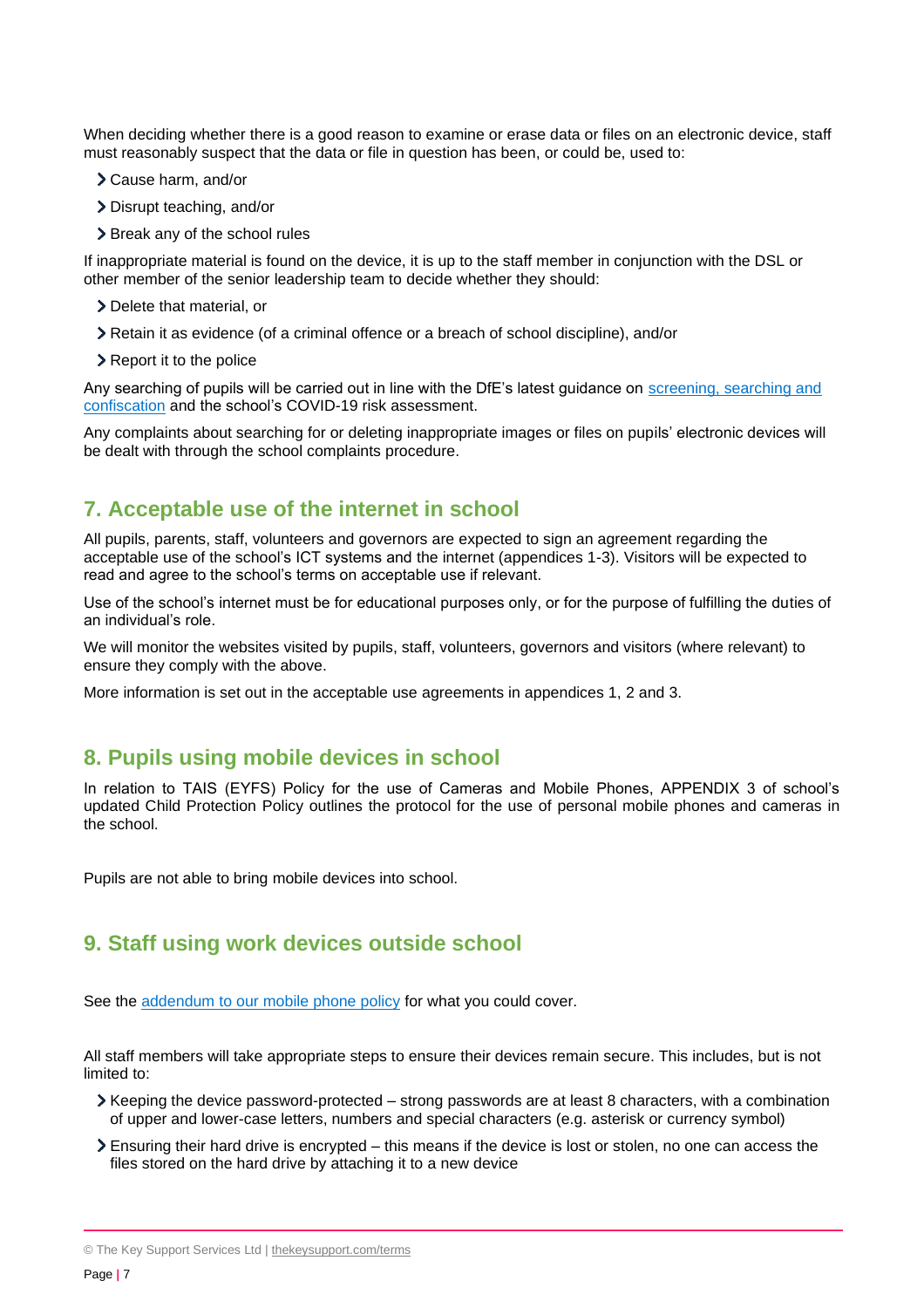- Making sure the device locks if left inactive for a period of time
- Not sharing the device among family or friends
- Installing anti-virus and anti-spyware software
- $\triangleright$  Keeping operating systems up to date always install the latest updates

Staff members must not use the device in any way which would violate the school's terms of acceptable use, as set out in appendix 3.

Work devices must be used solely for work activities.

If staff have any concerns over the security of their device, they must seek advice from [relevant role of individual, e.g. the ICT manager].

## <span id="page-7-0"></span>**10. How the school will respond to issues of misuse**

Where a pupil misuses the school's ICT systems or internet, we will follow the procedures set out in our policies on ('Behaviour' and 'ICT and internet acceptable use'). The action taken will depend on the individual circumstances, nature and seriousness of the specific incident, and will be proportionate.

Paragraph [5.2] of Child Protection Policy, highlights **Peer on Peer Abuse**: *This school recognises that children sometimes display abusive behaviour themselves and that such incidents or allegations must be referred on for appropriate support and intervention.* 

Where a staff member misuses the school's ICT systems or the internet, or misuses a personal device where the action constitutes misconduct, the matter will be dealt with in accordance with the staff disciplinary procedures/staff code of conduct. The action taken will depend on the individual circumstances, nature and seriousness of the specific incident.

The school will consider whether incidents which involve illegal activity or content, or otherwise serious incidents, should be reported to the police.

## <span id="page-7-1"></span>**11. Training**

All new staff members will receive training, as part of their induction, on 'safer internet' and online safeguarding issues including cyber-bullying and the risks of online radicalisation.

All staff members will receive refresher training at least once each academic year as part of safeguarding training, as well as relevant updates as required (for example through emails, e-bulletins and staff meetings).

The DSL (and deputy/deputies) will undertake child protection and safeguarding training, which will include online safety, at least every 2 years. They will also update their knowledge and skills on the subject of online safety at regular intervals, and at least annually.

Governors will receive training on safe internet use and online safeguarding issues as part of their safeguarding training.

Volunteers will receive appropriate training and updates, if applicable.

More information about safeguarding training is set out in our child protection and safeguarding policy.

## <span id="page-7-2"></span>**12. Monitoring arrangements**

The DSL logs behaviour and safeguarding issues related to online safety. An incident report log can be found in appendix 5.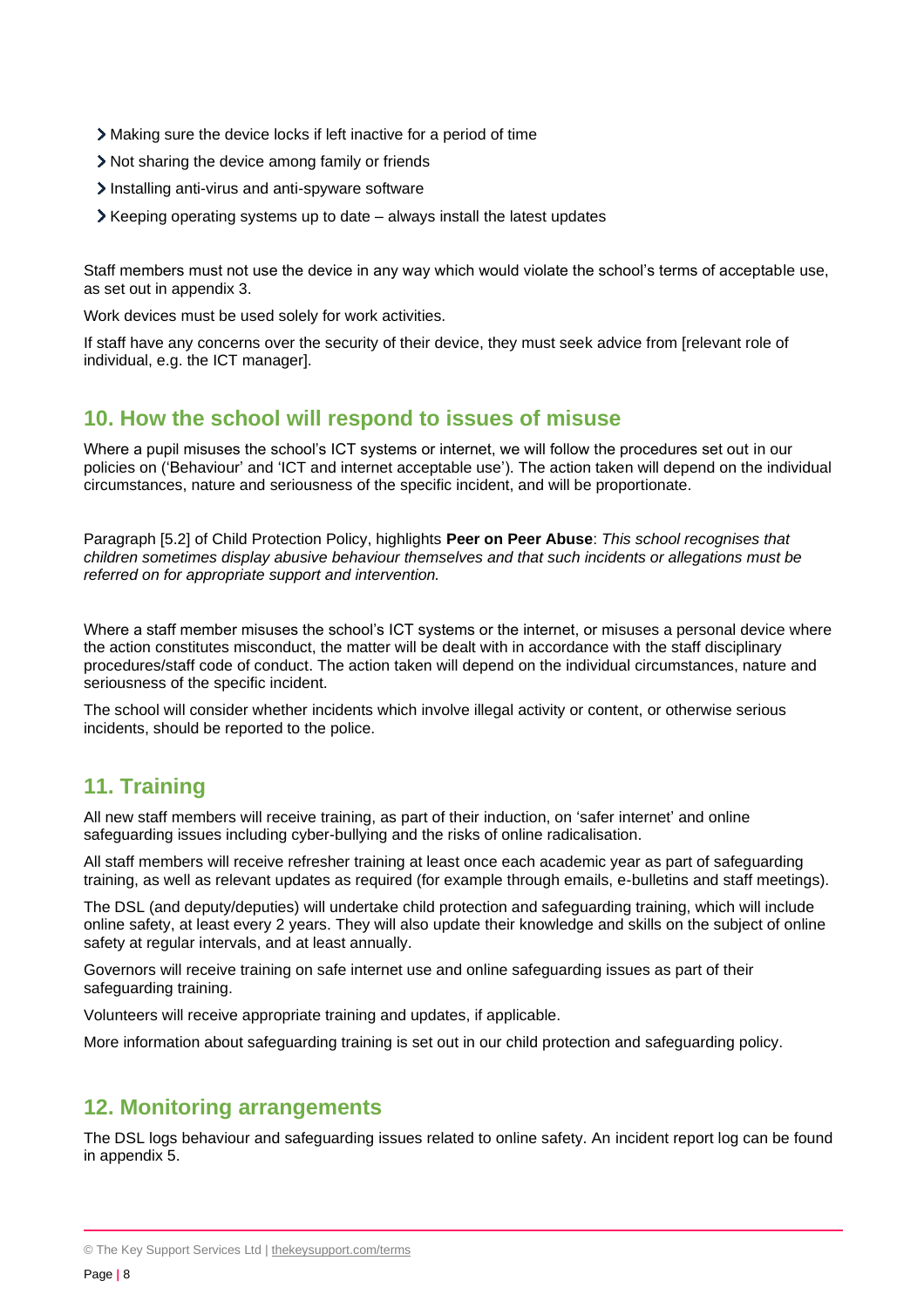This policy will be reviewed annually by the Headteacher/ DSL, in the first instance. At every review stage, the policy will be shared with the governing board.

## <span id="page-8-0"></span>**13. Links with other policies**

This online safety policy is linked to our:

- Child protection and safeguarding policy
- > Behaviour policy
- > Staff disciplinary procedures
- > Data protection policy and privacy notices
- Complaints procedure
- ICT and internet acceptable use policy

<sup>©</sup> The Key Support Services Ltd | [thekeysupport.com/terms](https://thekeysupport.com/terms-of-use)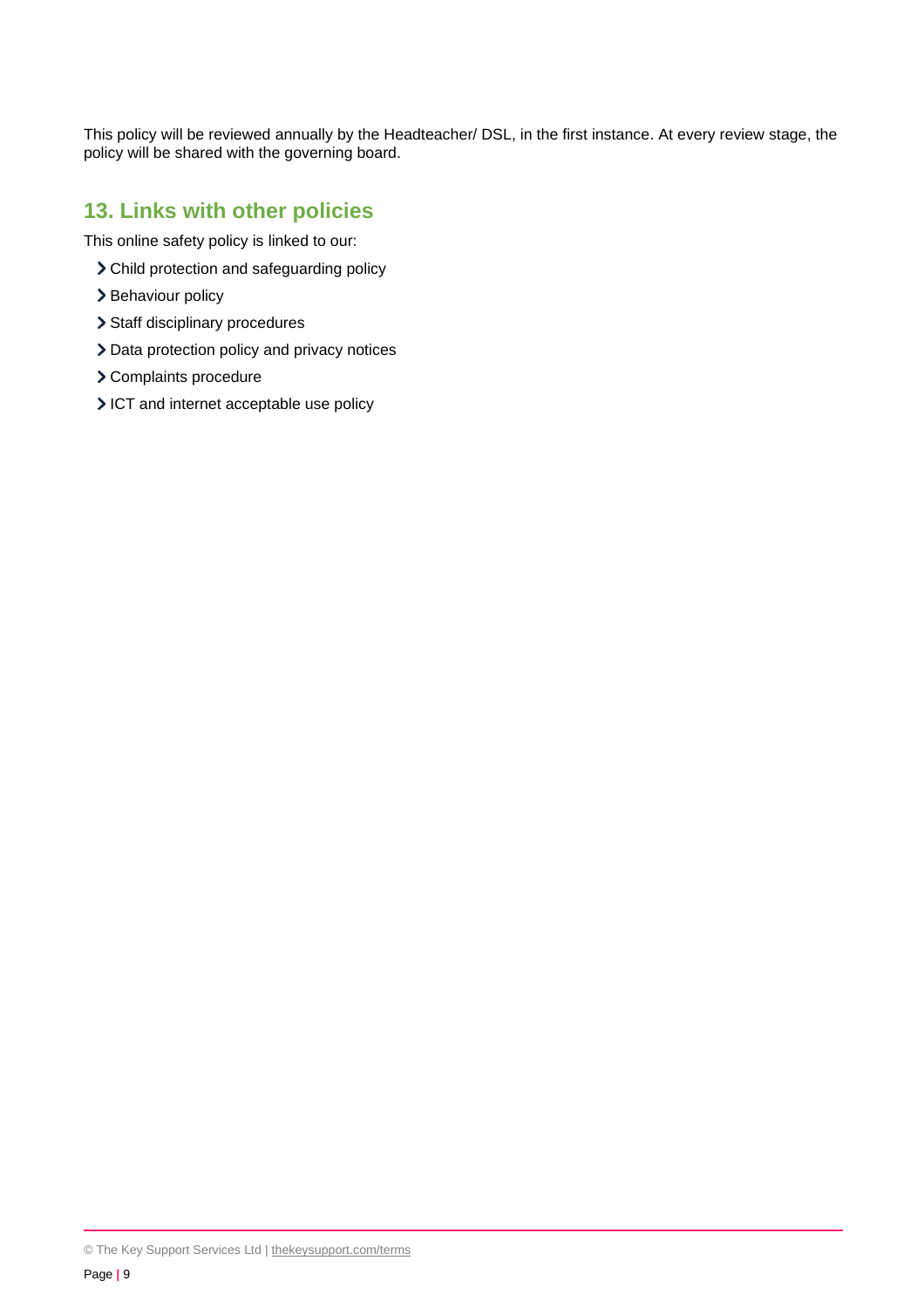## <span id="page-9-0"></span>**Appendix 1: EYFS and KS1 acceptable use agreement (pupils and parents/carers)**

#### ACCEPTABLE USE OF THE SCHOOL'S ICT SYSTEMS AND INTERNET: AGREEMENT FOR PUPILS AND PARENTS/CARERS

#### **Name of pupil:**

#### **When I use the school's ICT systems (like computers) and get onto the internet in school I will:**

- Ask a teacher or adult if I can do so before using them
- Only use websites that a teacher or adult has told me or allowed me to use
- Tell my teacher immediately if:
	- o I click on a website by mistake
	- o I receive messages from people I don't know
	- o I find anything that may upset or harm me or my friends
- Use school computers for school work only
- I will be kind to others and not upset or be rude to them
- Look after the school ICT equipment and tell a teacher straight away if something is broken or not working properly
- Only use the username and password I have been given
- Try my hardest to remember my username and password
- Never share my password with anyone, including my friends.
- Never give my personal information (my name, address or telephone numbers) to anyone without the permission of my teacher or parent/carer
- Save my work on the school network
- Check with my teacher before I print anything
- Log off or shut down a computer when I have finished using it

#### **I agree that the school will monitor the websites I visit and that there will be consequences if I don't follow the rules.**

| Signed (pupil):                                                                                                                                                                                                                                                                                                                                                            | Date: |
|----------------------------------------------------------------------------------------------------------------------------------------------------------------------------------------------------------------------------------------------------------------------------------------------------------------------------------------------------------------------------|-------|
| <b>Parent/carer agreement:</b> I agree that my child can use the school's ICT systems and internet when<br>appropriately supervised by a member of school staff. I agree to the conditions set out above for pupils<br>using the school's ICT systems and internet, and for using personal electronic devices in school, and will<br>make sure my child understands these. |       |

| Signed (parent/carer): | Date: |
|------------------------|-------|
|                        |       |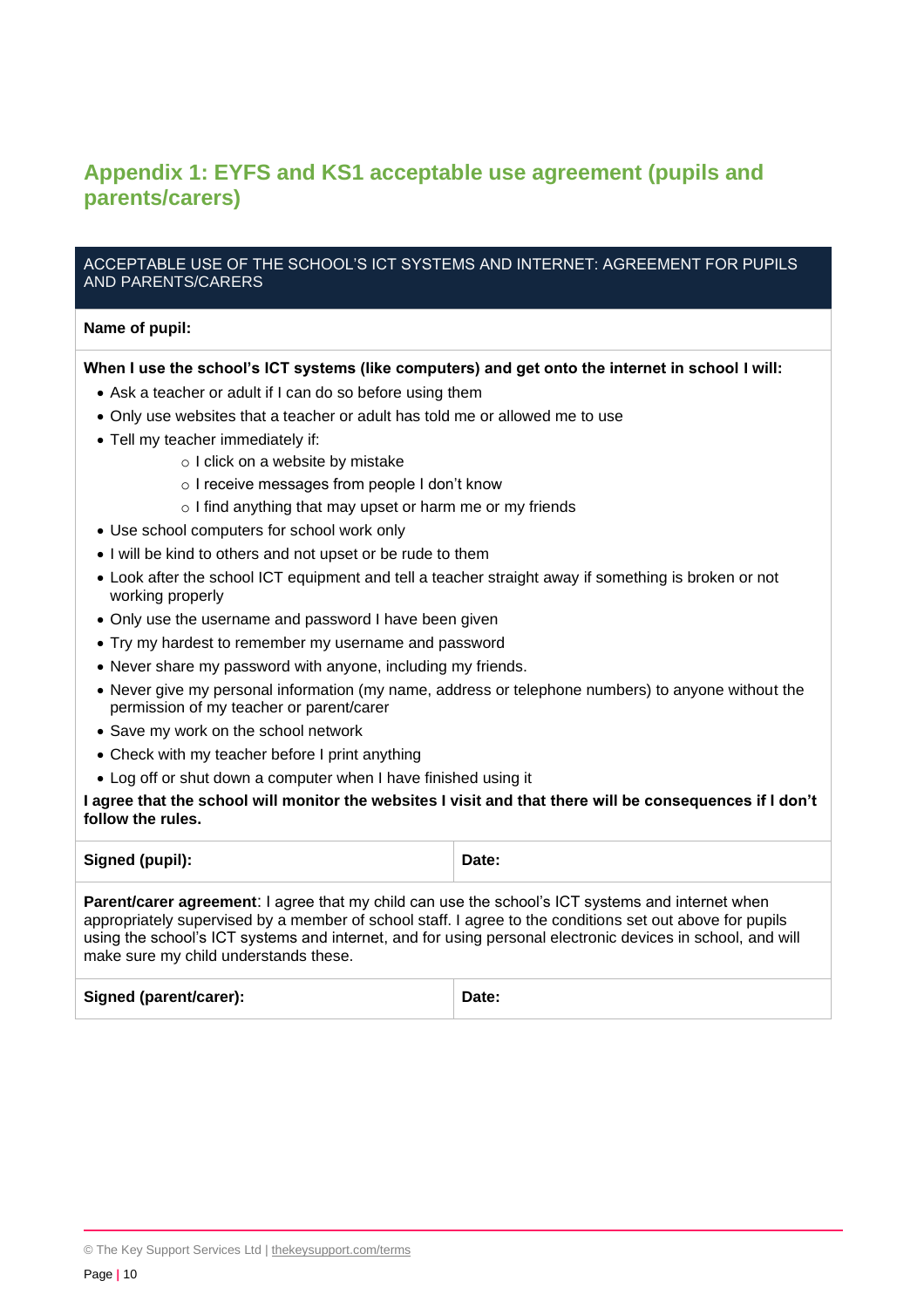## <span id="page-10-0"></span>**Appendix 2: acceptable use agreement (staff, governors, volunteers and visitors)**

#### ACCEPTABLE USE OF THE SCHOOL'S ICT SYSTEMS AND INTERNET: AGREEMENT FOR STAFF, GOVERNORS, VOLUNTEERS AND VISITORS

#### **Name of staff member/governor/volunteer/visitor:**

#### **When using the school's ICT systems and accessing the internet in school, or outside school on a work device (if applicable), I will not:**

- Access, or attempt to access inappropriate material, including but not limited to material of a violent, criminal or pornographic nature (or create, share, link to or send such material)
- Use them in any way which could harm the school's reputation
- Access social networking sites or chat rooms
- Use any improper language when communicating online, including in emails or other messaging services
- Install any unauthorised software, or connect unauthorised hardware or devices to the school's network
- Share my password with others or log in to the school's network using someone else's details
- Take photographs of pupils without checking with teachers first
- Share confidential information about the school, its pupils or staff, or other members of the community
- Access, modify or share data I'm not authorised to access, modify or share
- Promote private businesses, unless that business is directly related to the school

I will only use the school's ICT systems and access the internet in school, or outside school on a work device, for educational purposes or for the purpose of fulfilling the duties of my role.

I agree that the school will monitor the websites I visit and my use of the school's ICT facilities and systems. I will take all reasonable steps to ensure that work devices are secure and password-protected when using them outside school, and keep all data securely stored in accordance with this policy and the school's data protection policy.

I will let the designated safeguarding lead (DSL) and ICT manager know if a pupil informs me they have found any material which might upset, distress or harm them or others, and will also do so if I encounter any such material.

I will always use the school's ICT systems and internet responsibly, and ensure that pupils in my care do so too.

| Signed (staff member/governor/volunteer/visitor): | Date: |
|---------------------------------------------------|-------|
|---------------------------------------------------|-------|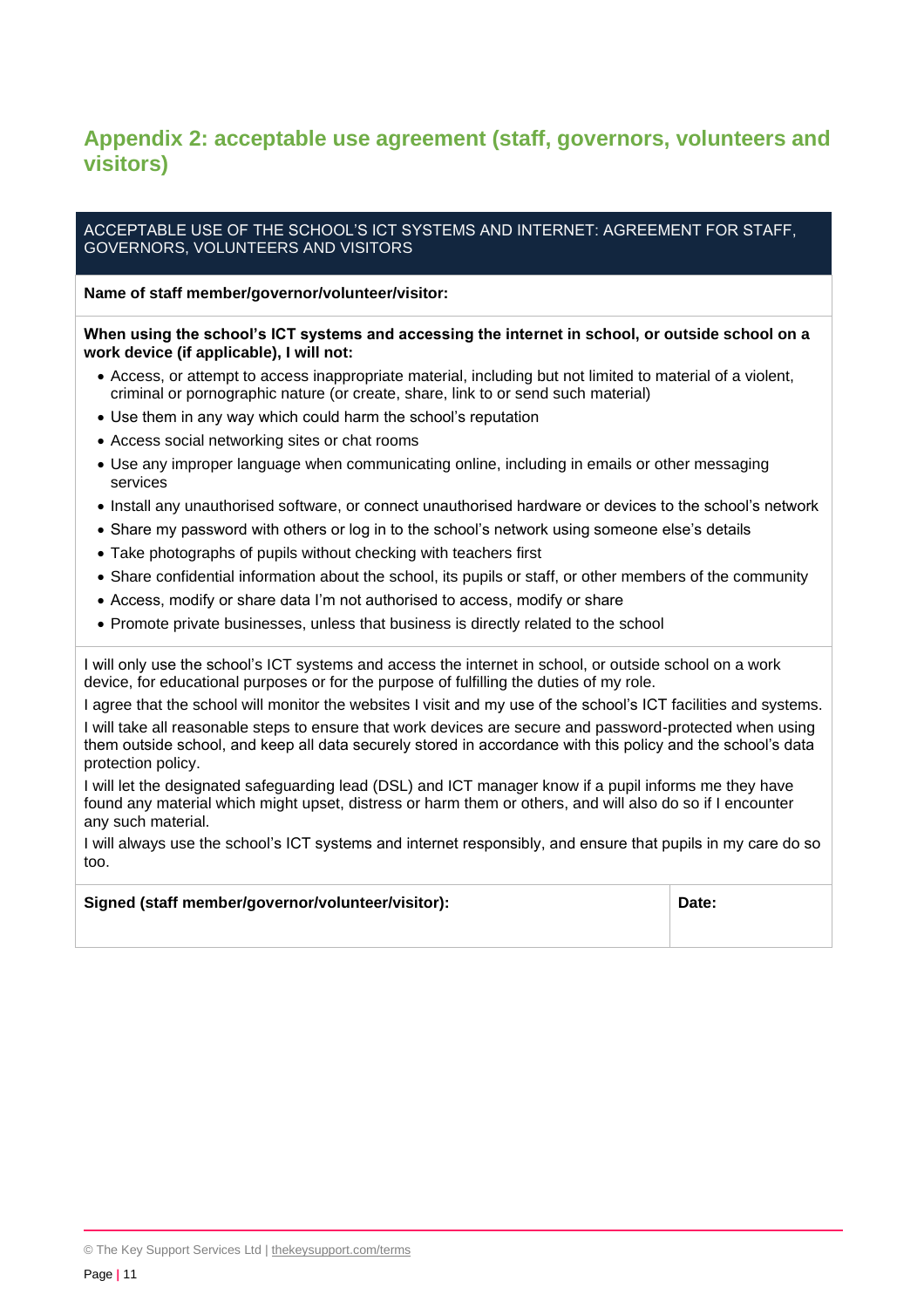# <span id="page-11-0"></span>**Appendix 3: online safety training needs – self audit for staff**

| ONLINE SAFETY TRAINING NEEDS AUDIT                                                                               |                                    |  |  |  |
|------------------------------------------------------------------------------------------------------------------|------------------------------------|--|--|--|
| Name of staff member/volunteer:                                                                                  | Date:                              |  |  |  |
| Question                                                                                                         | Yes/No (add comments if necessary) |  |  |  |
| Do you know the name of the person who has lead<br>responsibility for online safety in school?                   |                                    |  |  |  |
| Do you know what you must do if a pupil approaches<br>you with a concern or issue?                               |                                    |  |  |  |
| Are you familiar with the school's acceptable use<br>agreement for staff, volunteers, governors and<br>visitors? |                                    |  |  |  |
| Are you familiar with the school's acceptable use<br>agreement for pupils and parents?                           |                                    |  |  |  |
| Do you regularly change your password for accessing<br>the school's ICT systems?                                 |                                    |  |  |  |
| Are you familiar with the school's approach to tackling<br>cyber-bullying?                                       |                                    |  |  |  |
| Are there any areas of online safety in which you<br>would like training/further training?                       |                                    |  |  |  |